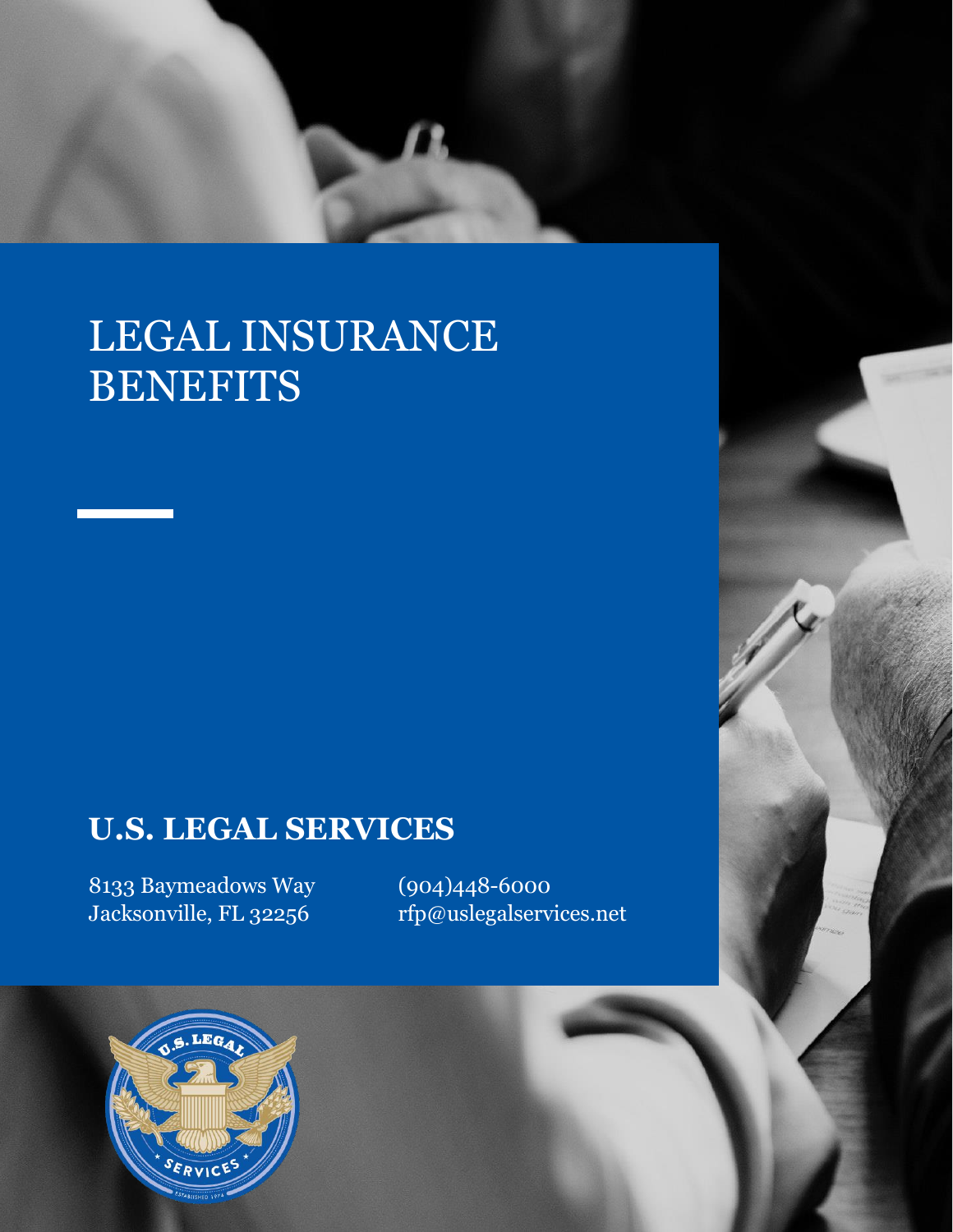

#### **U.S. LEGAL SERVICES | FAMILY DEFENDER® – 2019**

#### **Executive Summary**

#### **Who We Are**

U.S. Legal Services, Inc. (USL) has been providing group voluntary legal benefit plans to employers for over 40 years. We are a private, wholly-owned legal expense insurance company with headquarters located at 8133 Baymeadows Way, Jacksonville, Florida 32256. U.S. Legal Services is also a womanowned business enterprise.

Since our inception in 1974, we have successfully expanded into all 50 states, Puerto Rico and the U.S. Virgin Islands. With our singular emphasis on legal benefit products, USL has been able to dedicate the time and resources to incorporating the latest technology into the entire service continuum, providing plan members and employers alike with a customer experience equal to none.

#### **Our Mission**

Our mission—to remain the most comprehensive legal benefit plan with as few limitations and expenses as possible—means plan members continually receive the widest array of legal services available in our industry, in almost all cases with attorneys' fees covered in full.

#### **Partnership**

In 2017, U.S. Legal Services extended its reach to help employers across the country through a new, exclusive marketing partnership with Allstate Benefits. Employers and employees across the country benefit from U.S. Legal Services' comprehensive legal insurance plans designed specifically to meet the needs of individuals. U.S. Legal Services' plans are now the exclusive legal protection plans marketed by Allstate Benefits to broker consultants and employers nationwide.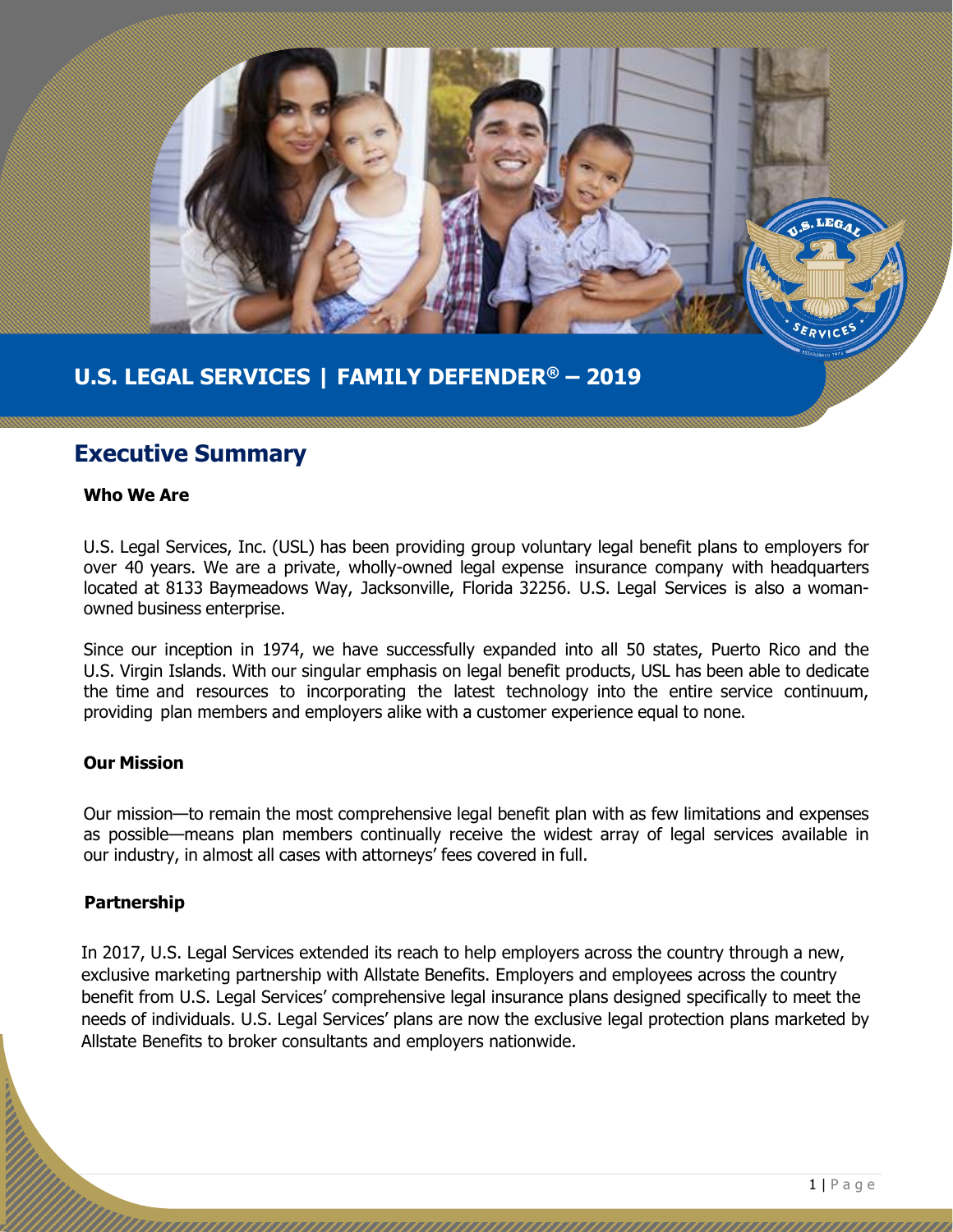#### **Benefits of U.S. Legal Partnership**

By partnering with U.S. Legal Services, companies are provided the broadest, most comprehensive legal benefit plan in the United States. The heart and soul of a successful legal benefit plan is the comprehensive nature of the coverages and customer care provided, coupled with an attorney network that is both distributed geographically according to specialty, and adequately credentialed on an annual basis. Our state-of-the-art proprietary web portal is an innovative database that allows employers to track the Plan utilization.

#### **Priority 1: Our Customers' Experience**

Companies, employees, and drivers find our plans user friendly. **Members have no claim forms, no deductibles, and no co-pays**. We pride ourselves on paying 100% of attorney's fees for covered legal matters. Network attorneys work directly with U.S. Legal. Plan members are never involved in the billing/claims process. As we have been in business for over 40 years, we offer an extensive nationwide network of over 11,000 eligible, qualified attorneys to represent plan members wherever they live or work.

Our proprietary intake and reporting technology provide for a customer service continuum that is exceptionally responsive to plan members' and employers' unique needs—with extensive follow-up capabilities across member intake and triage, attorney assignment and claims administration. We offer customizable utilization, quality and satisfaction data reporting, employer and employee online self-service with personalized benefits information and a Mobile App.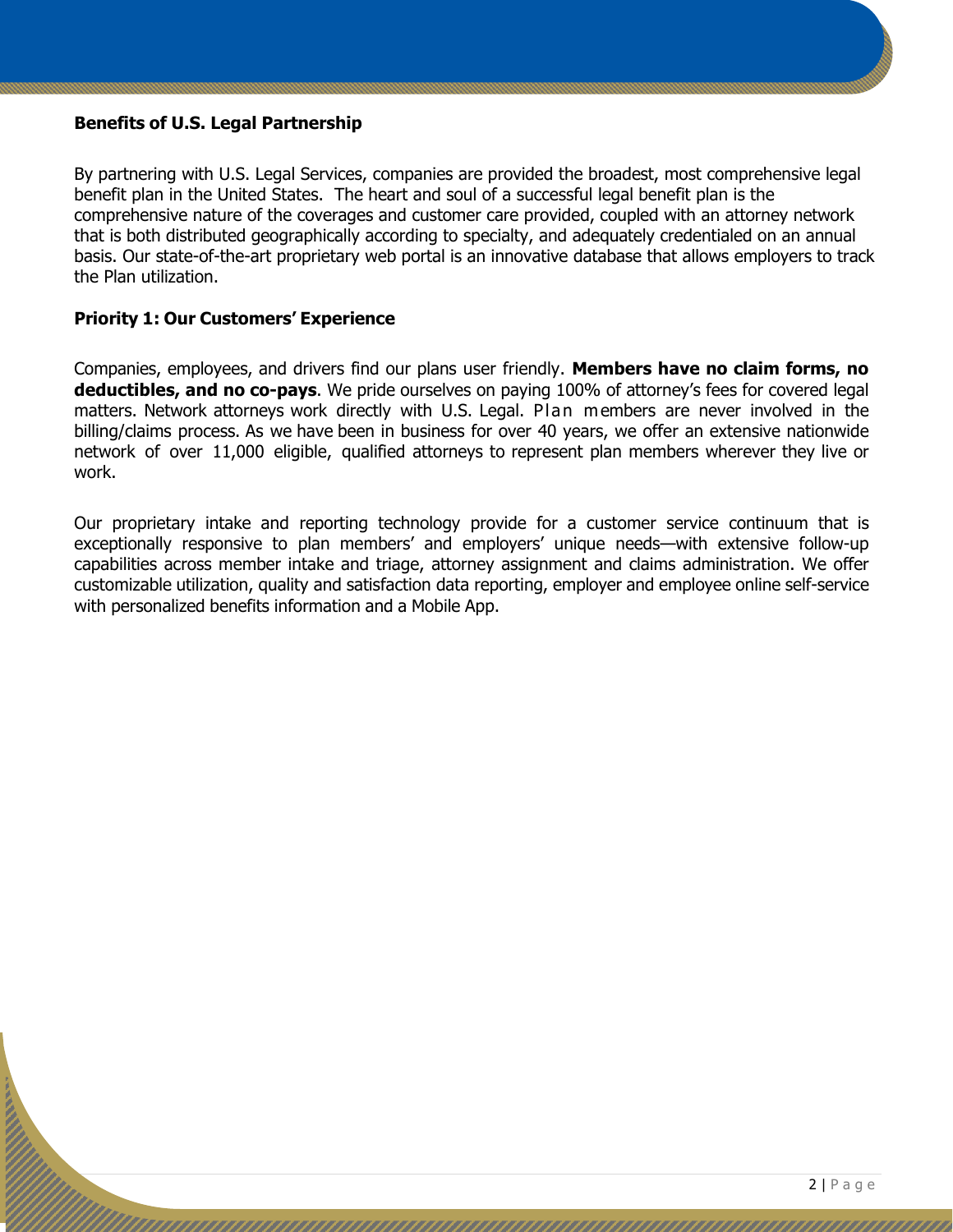### **EXTENSIVE COVERAGE**

U.S. Legal Services offers unparalleled coverage to employees.

#### **Family Defender®**

#### **Who is covered?**

The Family Defender® covers the employee, the employee's spouse, and the employee's dependent children up to age 26.

#### **What is covered?**

しんり

| Office Consultation and Telephone Advice     | In Network: Fully Covered 100%<br>Out of Network: \$50                                                                                                                  |
|----------------------------------------------|-------------------------------------------------------------------------------------------------------------------------------------------------------------------------|
| <b>Consumer Protection Matters</b>           | In Network: Fully Covered 100%<br>Out of Network: \$50 per hour up to \$100                                                                                             |
| <b>Debt Collection Defense</b>               | In Network: Fully Covered 100%<br>Out of Network: \$50 per hour up to \$750                                                                                             |
| <b>Identity Theft Restoration</b>            | In Network: Fully Covered 100%<br>Out of Network: N/A                                                                                                                   |
| Personal Bankruptcy or Wage Earner Plan      | In Network: Fully Covered 100%<br>Out of Network: \$50 per hour up to \$400                                                                                             |
| Administrative Hearing Representation        | In Network: Fully Covered 100%<br>Out of Network: N/A                                                                                                                   |
| Civil Litigation Defense                     | In Network: Fully Covered 100% (Defendant &<br>Plaintiff)<br>Out of Network: \$50 per hour up to \$750                                                                  |
| <b>Incompetency Defense</b>                  | In Network: Fully Covered 100%<br>Out of Network: \$200                                                                                                                 |
| Affidavits                                   | In Network: Fully Covered 100%<br>Out of Network: \$30                                                                                                                  |
| Deeds                                        | In Network: Fully Covered 100%<br>Out of Network: \$30                                                                                                                  |
| <b>Demand Letters</b>                        | In Network: Fully Covered 100%<br>Out of Network: \$30                                                                                                                  |
| <b>Document Review</b>                       | In Network: Fully Covered 100%<br>Out of Network: \$30                                                                                                                  |
| Mortgages                                    | In Network: Fully Covered 100%<br>Out of Network: \$30                                                                                                                  |
| <b>Promissory Notes</b>                      | In Network: Fully Covered 100%<br>Out of Network: \$30                                                                                                                  |
| Divorce, Dissolution and Annulment           | Fully Covered (Uncontested & Contested);<br>Limited to 12 hours of Family Law coverage per policy year<br>Out of Network: \$50 per hour up to \$600                     |
| Enforcement or Modification of Support Order | In Network: Fully Covered 100% (Uncontested &<br>Contested); Limited to 12 hours of Family Law coverage<br>per policy year<br>Out of Network: \$50 per hour up to \$600 |
| Name Change                                  | In Network: Fully Covered 100%<br>Out of Network: \$50 per hour up to \$200                                                                                             |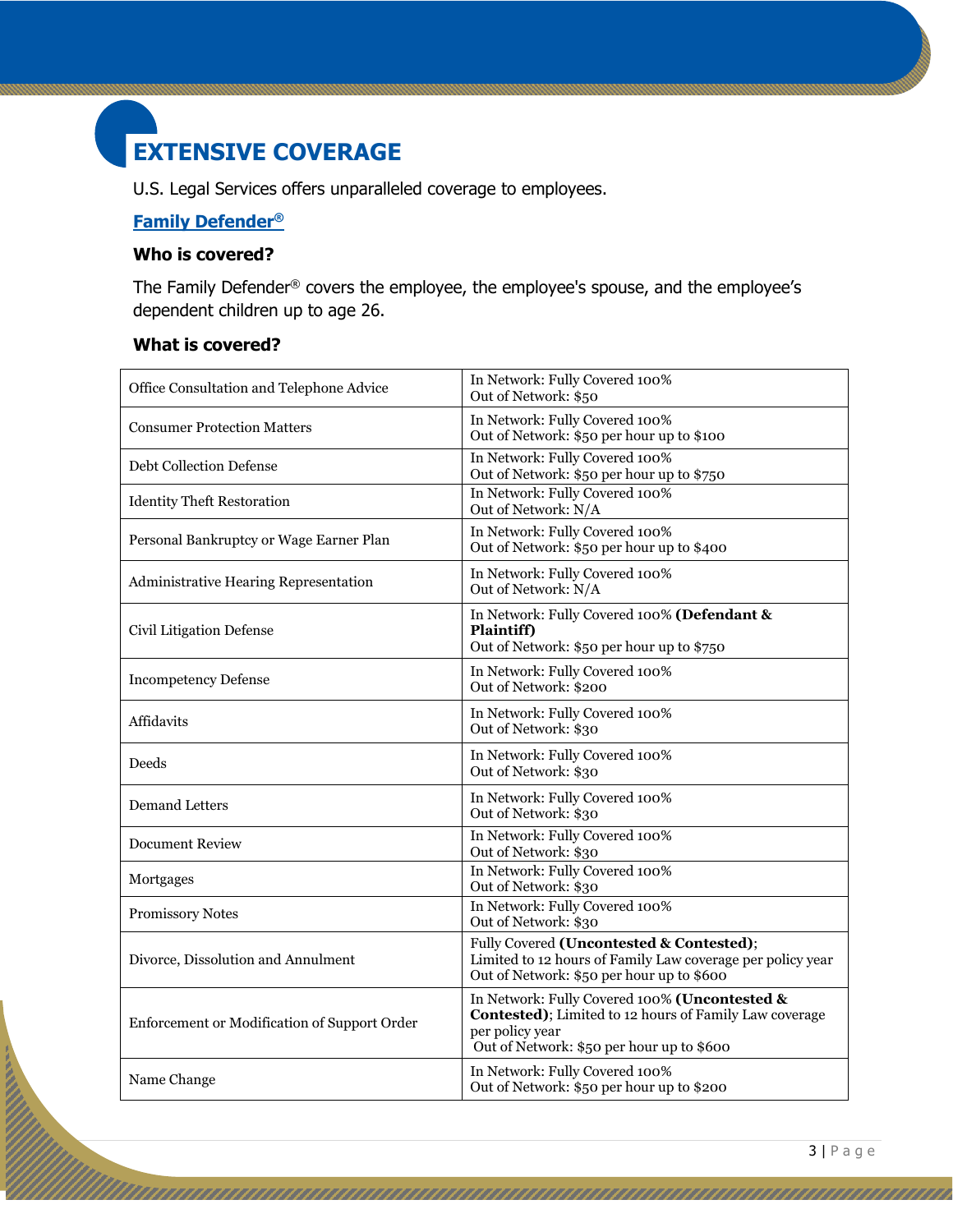| Adoption                                                          | In Network: Fully Covered 100% (Uncontested &<br>Contested) Out of Network: \$50 per hour up to \$300                                                                               |
|-------------------------------------------------------------------|-------------------------------------------------------------------------------------------------------------------------------------------------------------------------------------|
| Change or Establishment of Custody Order                          | In Network: Fully Covered 100% (Uncontested &<br><b>Contested)</b> ; Limited to 12 hours of Family Law coverage<br>per policy year Out of Network: \$50 per hour up to \$600        |
| Guardianship or Conservatorship                                   | In Network: Fully Covered 100%<br>Out of Network: \$50 per hour up to \$200                                                                                                         |
| <b>Immigration Assistance</b>                                     | In Network: Visa Extensions, Naturalizations and<br>Deportation are Fully Covered 100%<br>Out of Network: \$50 per hour up to \$350                                                 |
| Personal Injury                                                   | Contingency Fee - First \$1,000 is exempt from any fee.<br>Contingent fee cannot exceed 25%.                                                                                        |
| Eviction and Tenant Problems (Primary Residence -<br>Tenant Only) | In Network: Fully Covered 100%<br>Out of Network: \$50 per hour up to \$100                                                                                                         |
| Sale or Purchase of Home (Primary Residence)                      | In Network: Fully Covered 100%<br>Out of Network: \$50 per hour up to \$200                                                                                                         |
| Juvenile Court Defense                                            | In Network: Fully Covered 100%<br>Out of Network: \$50 per hour up to \$400                                                                                                         |
| Misdemeanour Defense                                              | In Network: Fully Covered 100%<br>Out of Network: \$50 per hour up to \$300                                                                                                         |
| <b>Restoration of Driving Privileges</b>                          | In Network: Fully Covered 100%<br>Out of Network: N/A                                                                                                                               |
| <b>Traffic Ticket Defense</b>                                     | In Network: Fully Covered 100% (Including 1st offense<br>DUI) Out of Network: \$50 per hour up to \$100                                                                             |
| Living Wills                                                      | In Network: Fully Covered 100%<br>Out of Network: \$25                                                                                                                              |
| Powers of Attorney                                                | In Network: Fully Covered 100%<br>Out of Network: \$25                                                                                                                              |
| Probate                                                           | In Network: Fully Covered 100%<br>Out of Network: \$275                                                                                                                             |
| Trusts                                                            | In Network: Simple Testamentary Trusts are Fully Covered<br>100% Living Trusts (Revocable and Irrevocable Trusts) are<br>covered at a 33.3% discounted rate.<br>Out of Network: N/A |
| Wills and Codicils                                                | In Network: Fully Covered 100%<br>Out of Network Benefit: Individual Will is \$100;<br>Husband/Wife Will is \$125 and a Codicil is \$50                                             |
| All other legal matters                                           | 33.3% discount off the attorney's normal hourly rate.                                                                                                                               |

A copy of the full policies, along with limitations and exclusions can be provided upon request.

#### **Additional Benefits:**

- 24 Hour Emergency Services
- "Do It Yourself" Legal Form Document
- Legal Library
- Free Online Will Preparation
- Mobile Application (Apple or Android)
- Member Portal

**CONTRACTOR** 

• Financial Coaching / Tax Preparation Consultation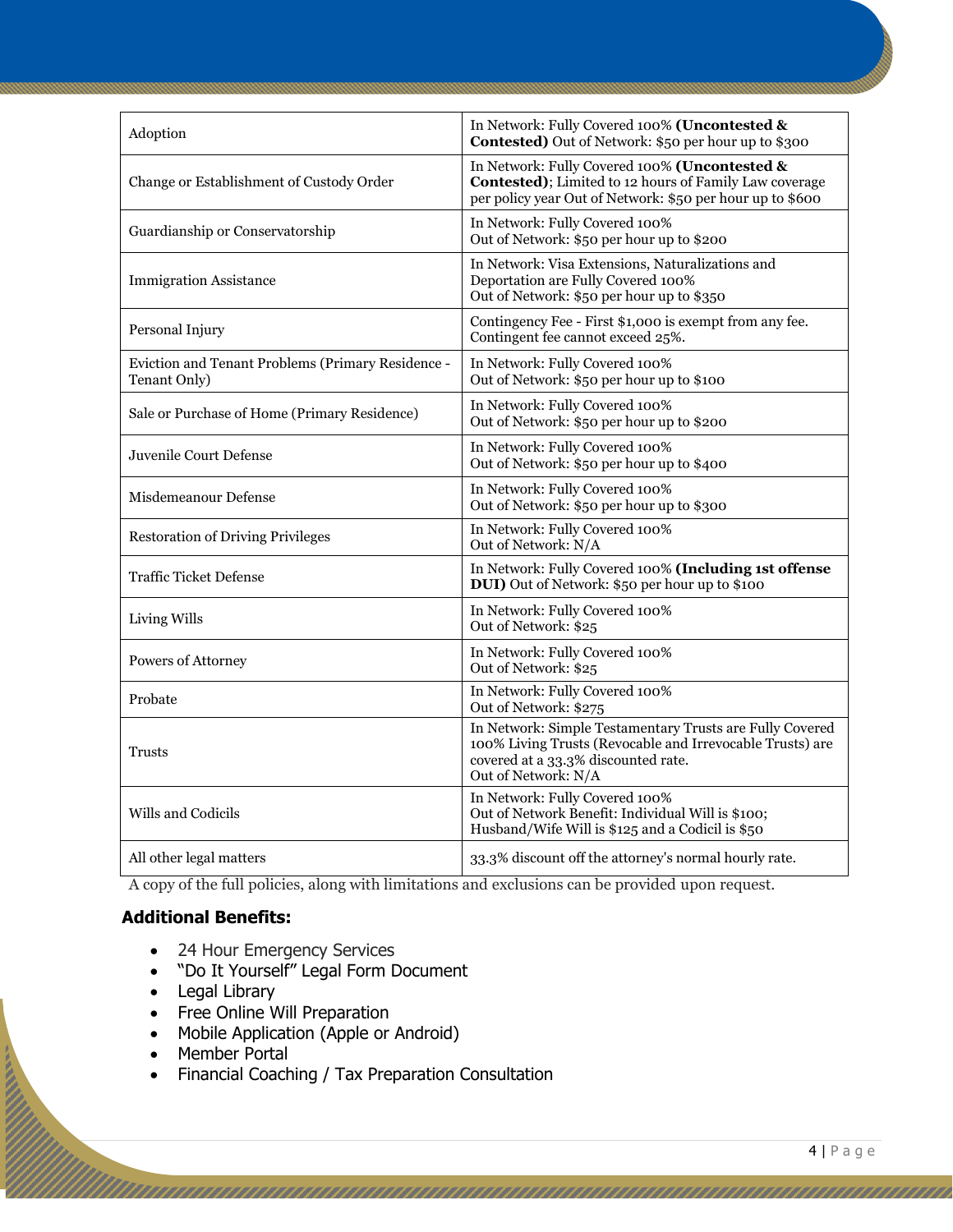

Ź

**Family Defender® rate:** \$ 25.00 per month

U.S. Legal Services' low rate combined with an array of extensive coverages makes the Family Defender® Plan the most competitive in the industry.

Plan rate is guaranteed for 3 years. The plan renews automatically without further notice and will continue to renew thereafter until notice of cancellation by either party.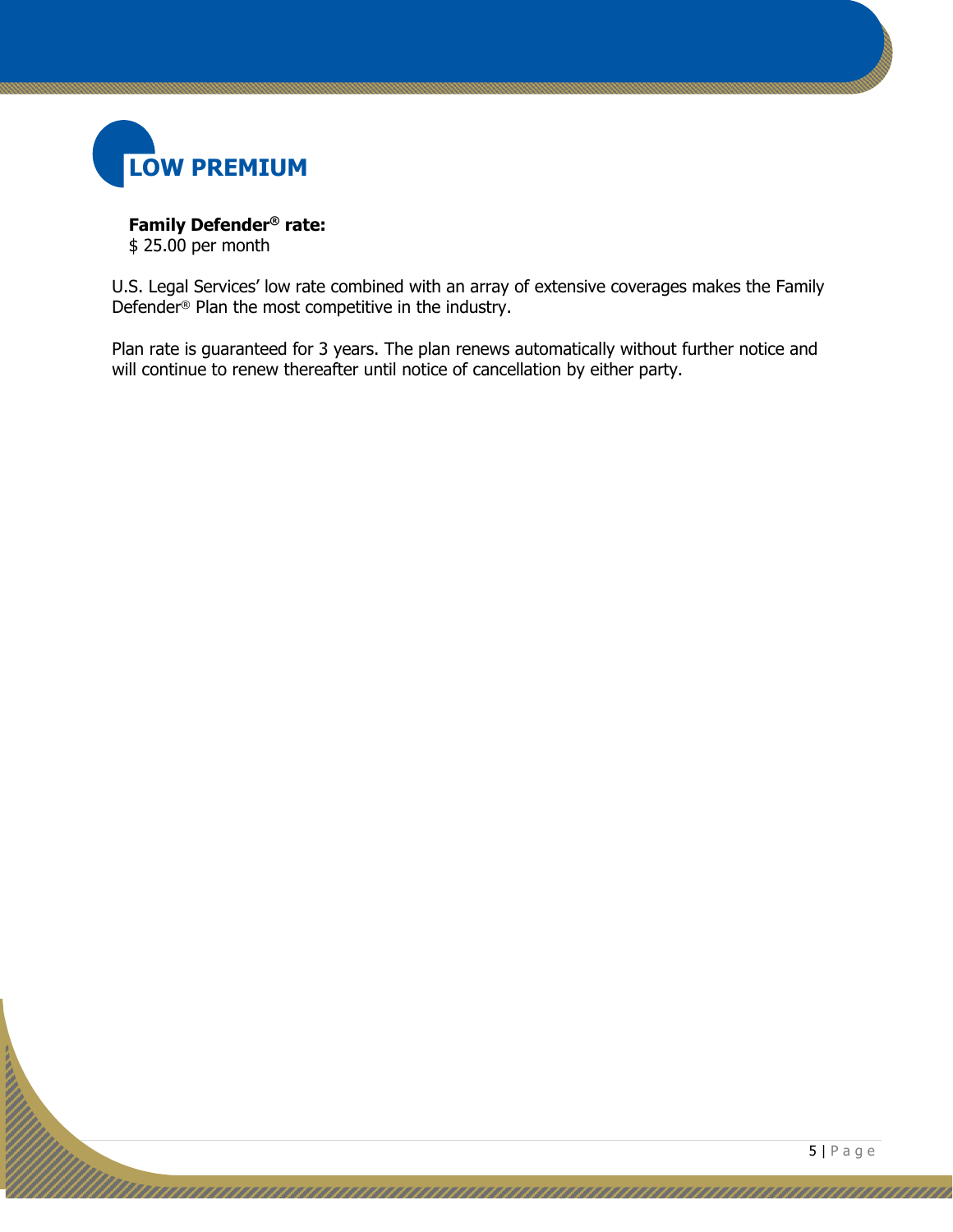## **QUALITY ATTORNEYS**

U.S. Legal maintains a database of over 11,000 eligible attorneys nationwide. Network Attorneys have, on average, over 17 years of experience and are held to the highest standards.

To qualify as a Network Attorney, the following criteria must be met:

- 5+ years of private practice experience,
- In good standing with respective bar associations,
- Have an active license in the state of practice,
- Maintain professional liability insurance with limits of no less than \$100,000 per incident and \$300,000 per aggregate per year,
- Have offices with adequate parking, Provide sufficient support staff, including secretaries/paralegals and legal research facilities in order to better serve members.



These attorneys are further selected based on:

- Professional reputation in the community,
- Ability to offer reasonable accommodations to members based on geography, convenience and professional ability.

All attorneys are re-credentialed annually.

To maintain quality assurance of our Attorney Network, U.S. Legal sends out random weekly customer service questionnaires geared to ascertain our member's level of satisfaction with their attorneys. Member comments and/or problems concerning plan attorneys are tracked and reviewed weekly. Our internal procedures allow us to continue to monitor member feedback to ensure the quality of legal services is maintained. This feedback is also used during the recredentialing of the attorneys.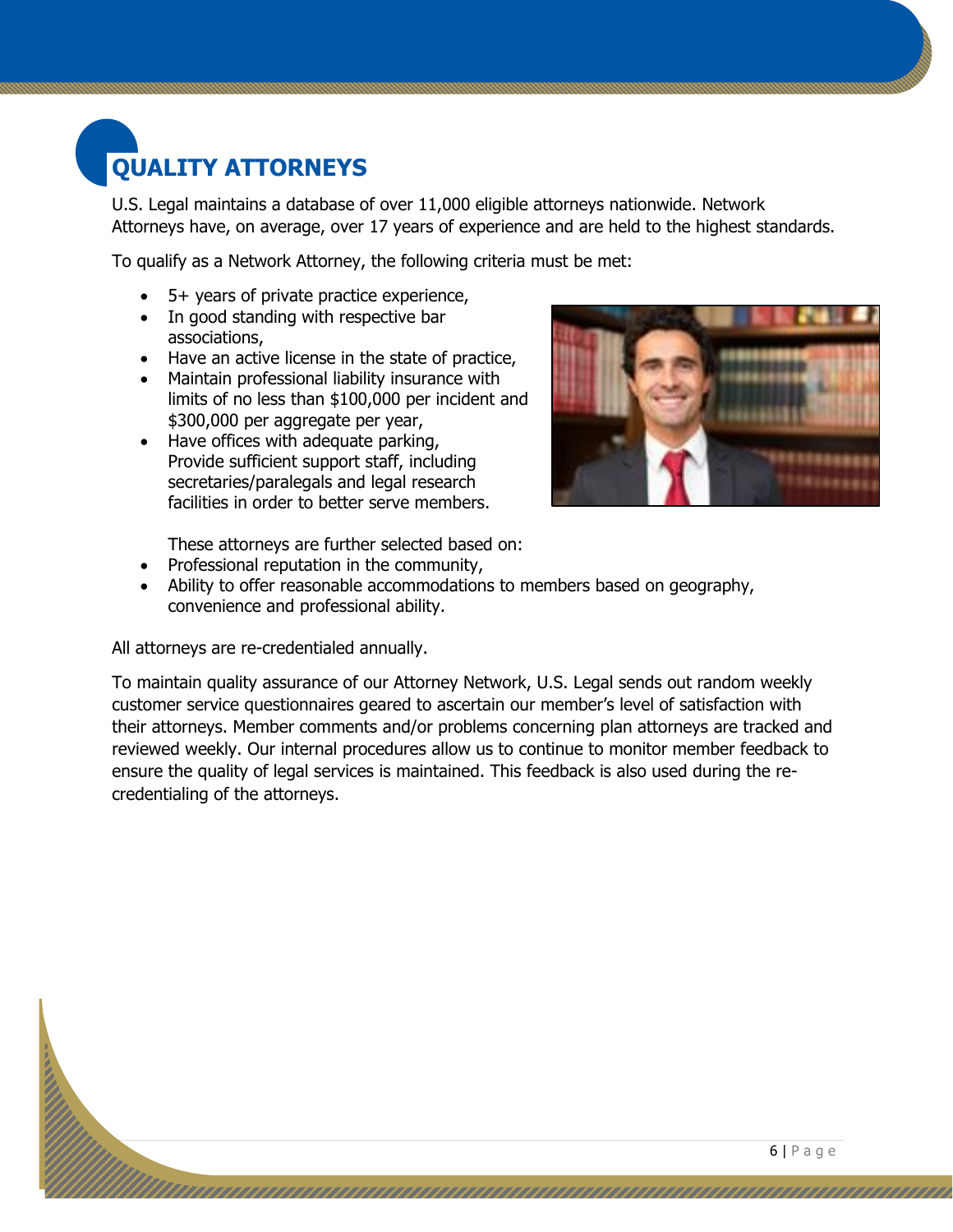

U.S. Legal Service's Customer Service Team operates Monday-Friday 8:30 am EST to 5:00 pm EST. Our toll-free line is (800) 356-LAWS (5297) and is always answered by a live representative. After hours, our call center is available to receive calls and completes messages which will be handled by our Customer Service Team the following business day.

The Customer Service Team is staffed with bilingual representatives who will assist members and provide information about the details of their plan coverage, general account information, and attorney assignment information.



#### **CUSTOMER CALL-IN PROCESS**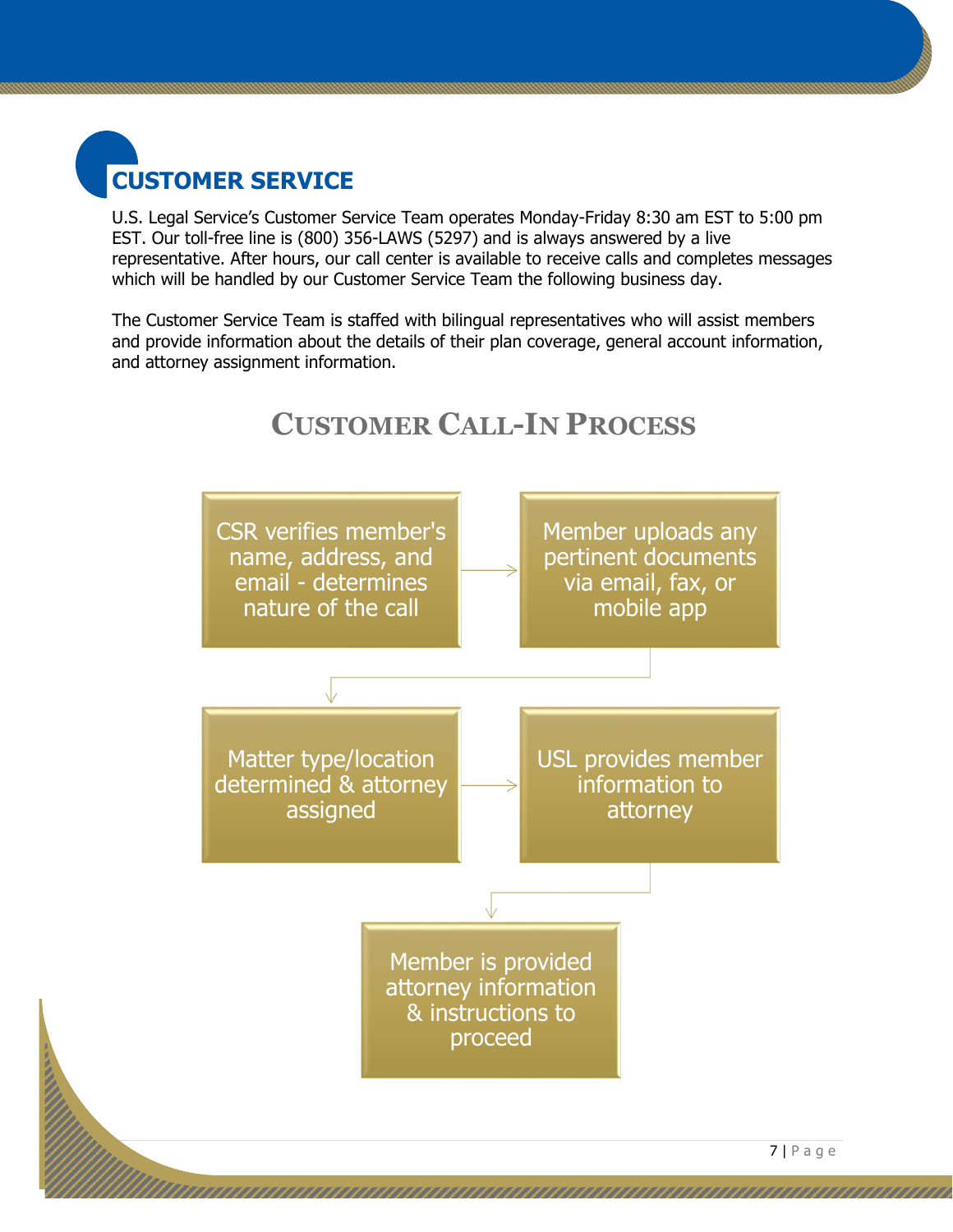The U.S. Legal Mobile App allows members to view/update account information, request a consultation with an attorney, or can contact U.S. Legal directly. The App is available in both iTunes & Google Play stores.

#### **Sample Mobile App Menu:**



ananan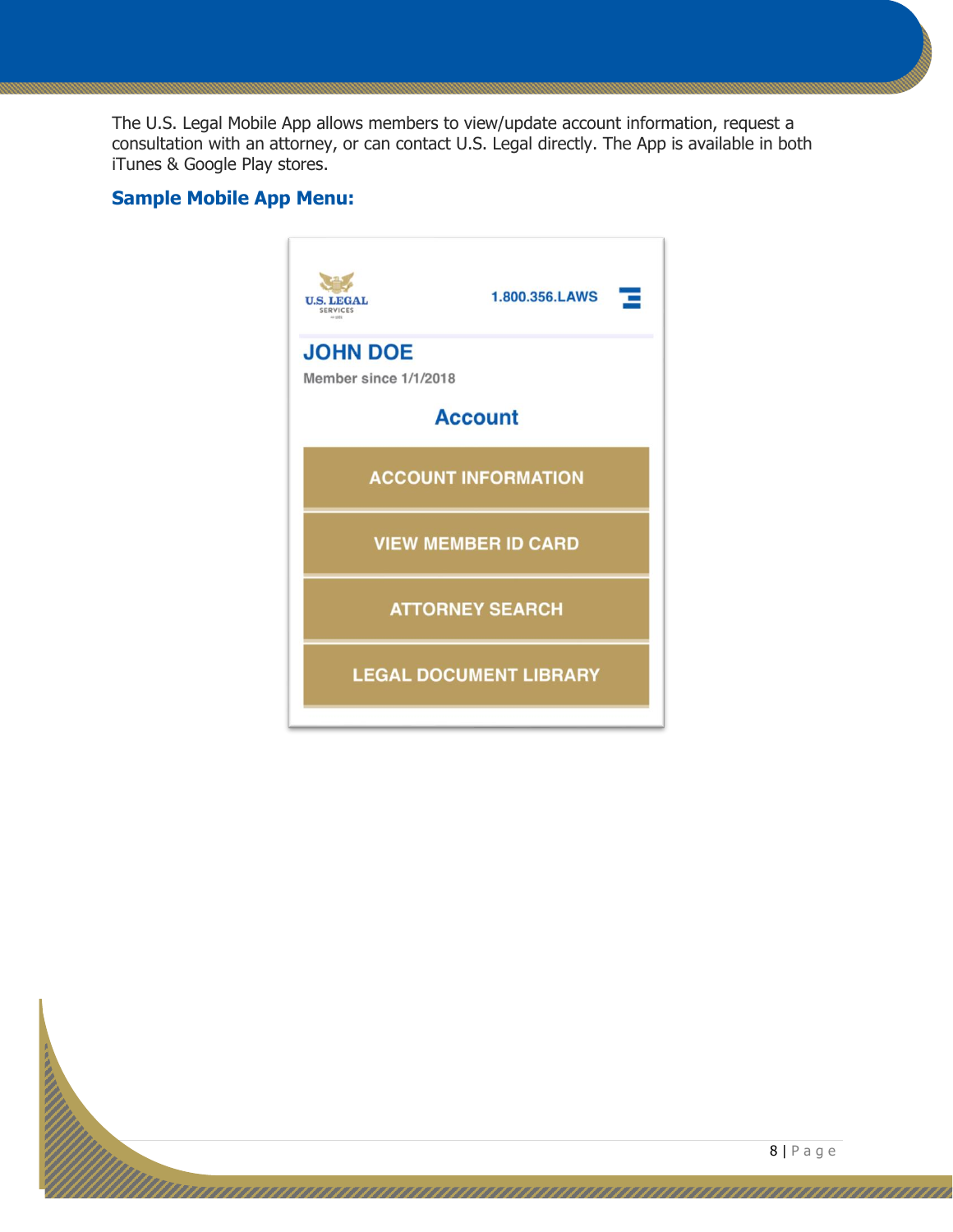## **IMPLEMENTATION & ADMINISTRATION**

U.S. Legal currently verifies and maintains membership, etc. with the eligibility files received via secure FTP transmission, which provide effective date, termination date and member demographics. Files are imported into the USL database upon receipt and membership updated. Members can utilize the benefit once they are active in our system and within their effective date.

Once enrolled, members are sent an enrollment packet via email, if available, or USPS, consisting of:

- Welcome letter & ID Card
- Plan documents

Members can convert their Family Defender® plan to an individual plan if employment with Company terminates. Premiums will increase to the individual rate and will include a two-dollar monthly processing fee. The policy will be converted to the base policy excluding any endorsements which may have been added to the group policy. Retired members will retain their coverage and group rate by providing a direct payment method within ninety (90) days.

U.S. Legal is actively involved in the enrollment process and offers support both in person and through various forms of communication, including but not limited to, brochures/flyers, email blasts, newsletters, and an online benefit portal.

U.S. Legal is also available upon request to provide webinars, lunch and learns, and other direct training methods to ensure your Company's Benefit Team is adequately trained on U.S. Legal Services plan offerings.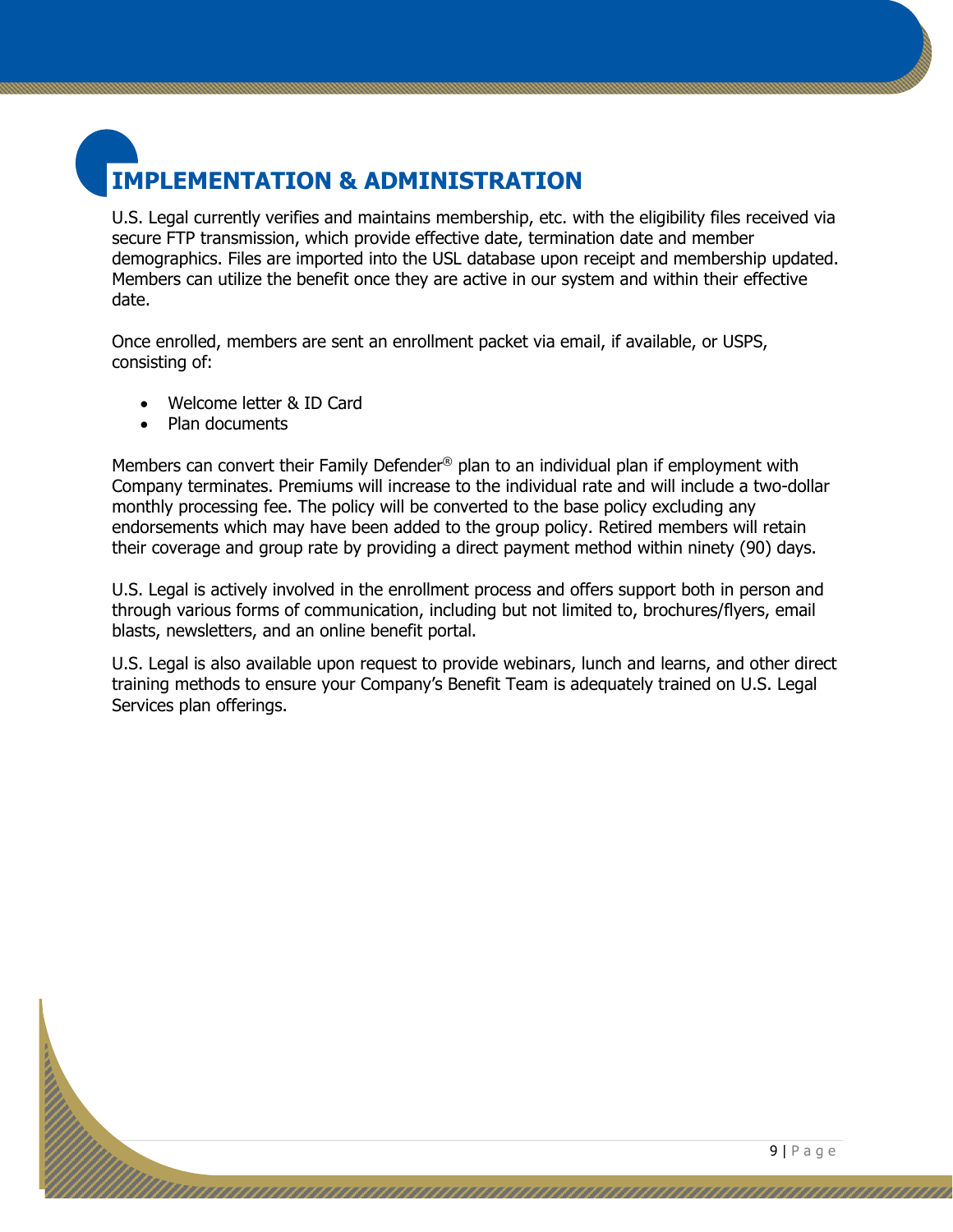

The Family Defender® Web Portal provides two reports on Plan utilization; Detailed Report and Summary Report.

#### **Sample Detailed Utilization Report**

| Company       | <b>Date</b>                 | Date               | <b>Legal Matter</b>     |  |
|---------------|-----------------------------|--------------------|-------------------------|--|
| <b>Number</b> | Opened                      | Complete           |                         |  |
| <b>CMPXXX</b> | $12/1/2014$ 13:43           | Pending            | <b>REAL ESTATE</b>      |  |
| <b>CMPXXX</b> | 12/2/2014 16:47             | 1/30/2015          | <b>BANKRUPTCY CH. 7</b> |  |
| <b>CMPXXX</b> | 12/2/2014 16:53             | Pending            | POST DECREE FAMILY LAW  |  |
| <b>CMPXXX</b> | 12/3/2014 10:43             | 1/21/2015          | PRE-CIVIL               |  |
| <b>CMPXXX</b> | 12/3/2014 10:45             | 12/17/2014         | WILL/TESTAMENT TRUSTS   |  |
| <b>CMPXXX</b> | 12/3/2014 16:33             | 2/25/2015          | REFERRAL ONLY           |  |
| <b>CMPXXX</b> | 12/4/2014 8:44              | 1/8/2015           | POST DECREE FAMILY LAW  |  |
| <b>CMPXXX</b> | 12/4/2014 9:51              | 12/4/2014          | <b>CIVIL ACTION</b>     |  |
| <b>CMPXXX</b> | 12/4/2014 10:32             | 12/4/2014          | REFERRAL ONLY           |  |
| <b>CMPXXX</b> | 12/4/2014 16:45             | 2/25/2015          | <b>TRAFFIC</b>          |  |
| <b>CMPXXX</b> | 12/5/2014 9:16              | Pending            | <b>FORECLOSURE</b>      |  |
| <b>CMPXXX</b> | 12/5/2014 9:17              | Pending            | WILL/TESTAMENT TRUSTS   |  |
| <b>CMPXXX</b> | 12/5/2014 9:49              | Pending            | WILL/TESTAMENT TRUSTS   |  |
| <b>CMPXXX</b> | 12/5/2014 11:00             | 2/25/2015          | <b>TRAFFIC</b>          |  |
| <b>CMPXXX</b> | 12/5/2014 14:51             | 2/25/2015          | <b>FAMILY LAW</b>       |  |
| <b>CMPXXX</b> | 12/8/2014 16:52             | 1/14/2015          | <b>CIVIL ACTION</b>     |  |
| <b>CMPXXX</b> | 12/9/2014 9:24              | 12/10/2014         | <b>FAMILY LAW</b>       |  |
| <b>CMPXXX</b> | 12/9/2014 15:35             | 2/4/2015           | LANDLORD/TENANT LAW     |  |
| <b>CMPXXX</b> | 12/9/2014 16:43             | Pending            | <b>TRAFFIC</b>          |  |
| <b>CMPXXX</b> | 12/9/2014 16:53             | 2/25/2015          | PRE-CIVIL               |  |
| <b>CMPXXX</b> | 12/10/2014 8:52             | 2/4/2015           | <b>TRAFFIC</b>          |  |
| <b>CMPXXX</b> | 12/10/2014 10:27            | Pending            | <b>ADOPTION</b>         |  |
| <b>CMPXXX</b> | 12/10/2014 17:01            | 2/25/2015          | <b>TRAFFIC</b>          |  |
| <b>CMPXXX</b> | $\frac{12}{11}{2014}$ 13:05 | $\sqrt{2}/25/2015$ | WILL/TESTAMENT TRUSTS   |  |
| <b>CMPXXX</b> | 12/11/2014 15:15            | Pending            | POST DECREE FAMILY LAW  |  |
| <b>CMPXXX</b> | 12/12/2014 10:45            | 12/18/2014         | <b>CIVIL ACTION</b>     |  |
| <b>CMPXXX</b> | 12/15/2014 9:19             | Pending            | <b>CIVIL ACTION</b>     |  |
| <b>CMPXXX</b> | 12/15/2014 9:22             | Pending            | WILL/TESTAMENT TRUSTS   |  |
| <b>CMPXXX</b> | 12/15/2014 10:24            | Pending            | <b>CIVIL ACTION</b>     |  |
| <b>CMPXXX</b> | 12/15/2014 10:48            | 2/25/2015          | PRE-CIVIL               |  |
| <b>CMPXXX</b> | 12/15/2014 13:13            | 2/25/2015          | <b>CIVIL ACTION</b>     |  |
| <b>CMPXXX</b> | 12/15/2014 14:00            | 2/19/2015          | PRE-CIVIL               |  |
| <b>CMPXXX</b> | 12/15/2014 16:22            | 2/25/2015          | DOC PREPARATION         |  |
| <b>CMPXXX</b> | 12/15/2014 16:26            | 12/15/2014         | REFERRAL ONLY           |  |
| <b>CMPXXX</b> | 12/16/2014 16:27            | Pending            | <b>FAMILY LAW</b>       |  |
| <b>CMPXXX</b> | 12/18/2014 11:21            | 2/4/2015           | PRE-CIVIL               |  |
| <b>CMPXXX</b> | 12/18/2014 12:48            | 12/26/2014         | <b>REAL ESTATE</b>      |  |

10 | P a g e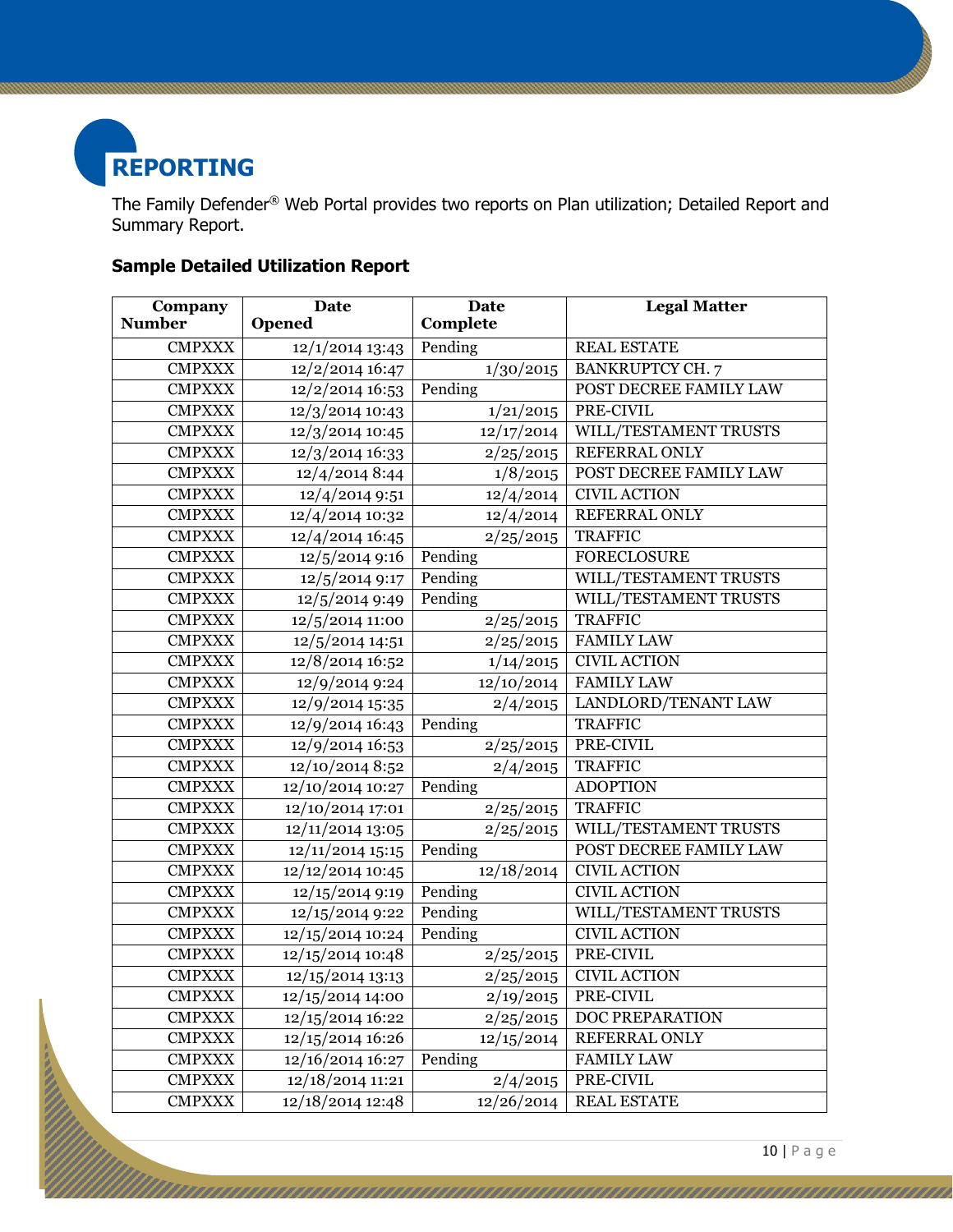| <b>CMPXXX</b> | 12/19/2014 8:40  | 12/19/2014 | <b>REFERRAL ONLY</b>   |  |
|---------------|------------------|------------|------------------------|--|
| <b>CMPXXX</b> | 12/19/2014 9:36  | 12/22/2014 | WILL/TESTAMENT TRUSTS  |  |
| <b>CMPXXX</b> | 12/22/2014 13:07 | 12/22/2014 | REFERRAL ONLY          |  |
| <b>CMPXXX</b> | 12/22/2014 15:04 | 2/25/2015  | <b>TRAFFIC</b>         |  |
| <b>CMPXXX</b> | 12/23/2014 13:25 | 12/26/2014 | POST DECREE FAMILY LAW |  |
| <b>CMPXXX</b> | 12/23/2014 13:29 | 2/25/2015  | PRE-CIVIL              |  |
| <b>CMPXXX</b> | 12/23/2014 13:43 | 12/23/2014 | REFERRAL ONLY          |  |
| <b>CMPXXX</b> | 12/23/2014 14:51 | Pending    | PRE-CIVIL              |  |
| <b>CMPXXX</b> | 12/23/2014 14:58 | 1/2/2015   | PRE-CIVIL              |  |
| <b>CMPXXX</b> | 12/23/2014 15:11 | Pending    | POST DECREE FAMILY LAW |  |
| <b>CMPXXX</b> | 12/23/2014 15:24 | 2/4/2015   | LANDLORD/TENANT LAW    |  |
| <b>CMPXXX</b> | 12/24/2014 10:39 | 1/28/2015  | <b>BANKRUPTCY</b>      |  |
| <b>CMPXXX</b> | 12/26/2014 13:20 | 2/25/2015  | <b>CIVIL ACTION</b>    |  |
| <b>CMPXXX</b> | 12/26/2014 14:08 | 2/25/2015  | <b>CIVIL ACTION</b>    |  |
| <b>CMPXXX</b> | 12/26/2014 14:59 | Pending    | <b>FAMILY LAW</b>      |  |
| <b>CMPXXX</b> | 12/29/2014 10:43 | 12/29/2014 | <b>REFERRAL ONLY</b>   |  |
| <b>CMPXXX</b> | 12/29/2014 10:52 | 2/25/2015  | LANDLORD/TENANT LAW    |  |
| <b>CMPXXX</b> | 12/30/2014 12:37 | 2/25/2015  | WILL/TESTAMENT TRUSTS  |  |
| <b>CMPXXX</b> | 12/30/2014 13:21 | 2/25/2015  | <b>FAMILY LAW</b>      |  |
| <b>CMPXXX</b> | 12/30/2014 15:58 | 2/25/2015  | <b>TRAFFIC</b>         |  |
| <b>CMPXXX</b> | 12/30/2014 16:17 | 2/25/2015  | <b>PROBATE</b>         |  |
| <b>CMPXXX</b> | 12/31/2014 8:48  | 1/2/2015   | REFERRAL ONLY          |  |

#### **Sample Summary Utilization Report**

| <b>Legal Matter</b>                      | Count          |
|------------------------------------------|----------------|
| Civil Action                             | 8              |
| <b>Family Law</b>                        | 5              |
| Name Change                              | $\Omega$       |
| <b>Administrative Agency Proceedings</b> | $\Omega$       |
| Expungement                              | $\Omega$       |
| Bankruptcy                               | 1              |
| Guardianship                             | $\Omega$       |
| Adoption                                 | 1              |
| <b>Juvenile Proceedings</b>              | $\Omega$       |
| Defense of Criminal Charges              | $\Omega$       |
| Wills/Testament Trust                    | 7              |
| Probate                                  | 1              |
| <b>Documentation Preparation</b>         | $\mathbf{1}$   |
| <b>Real Estate</b>                       | $\overline{2}$ |
| Traffic                                  | 7              |
| Immigration                              | $\Omega$       |
| <b>Business</b>                          | $\Omega$       |
| Out of Network Claim                     | $\Omega$       |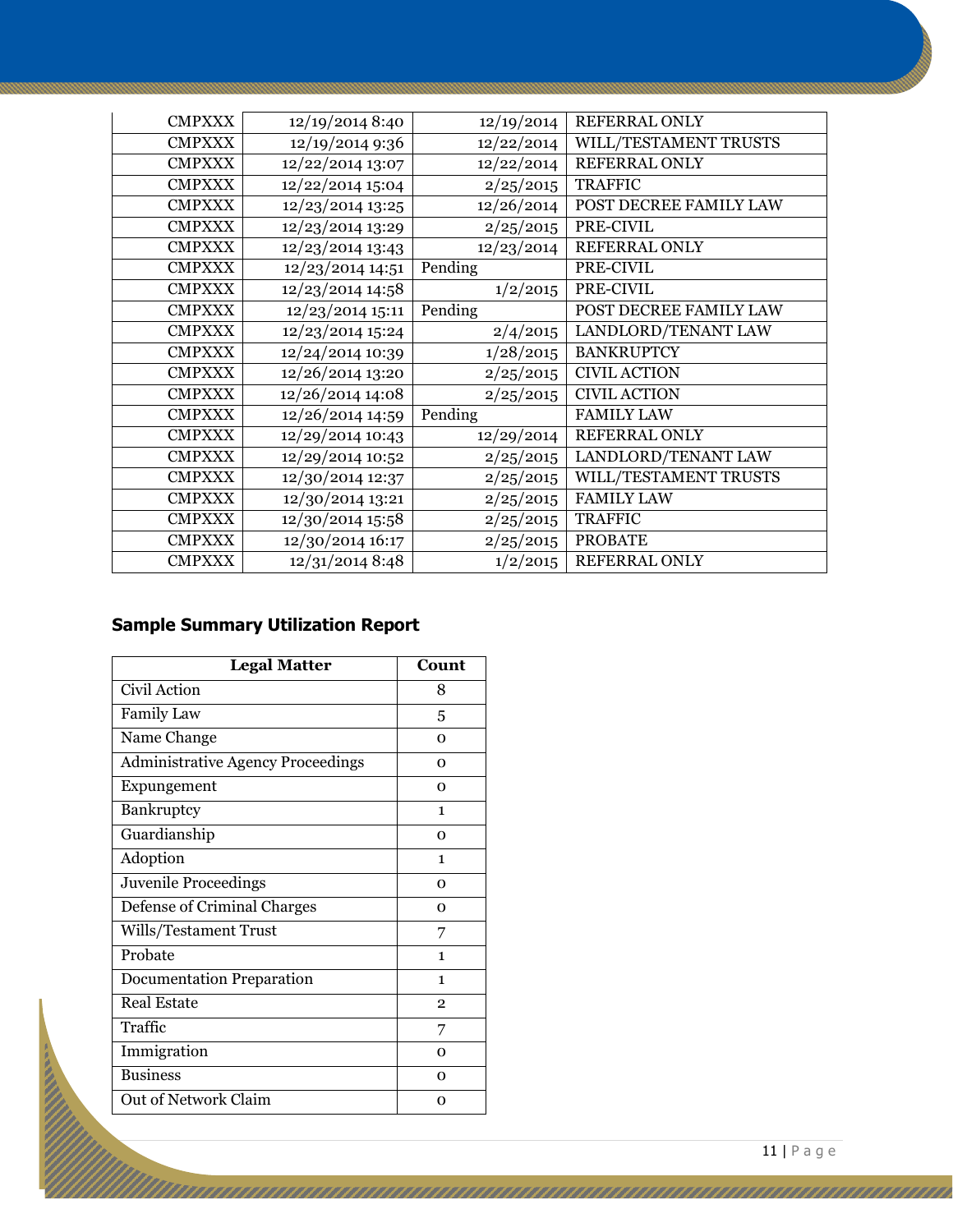| <b>Financial Wellness</b>   | Ω        |
|-----------------------------|----------|
| <b>ID</b> Theft             | Ω        |
| Referral Only               | 8        |
| Pre-Civil                   | 8        |
| Landlord/Tenant Law         | 3        |
| Foreclosure                 | 1        |
| <b>IRS Proceedings</b>      | O        |
| <b>Insurance Law</b>        | Ω        |
| Refinance of Home           | Ω        |
| Post Decree Family Law      | 5        |
| Bankruptcy Ch. 13           | Ω        |
| Bankruptcy Ch. 7            | 1        |
| 1st Time DUI Offense        | $\Omega$ |
| <b>Prenuptial Agreement</b> | Ω        |
| <b>Creation of Business</b> | $\Omega$ |
| Not Specified               | Ω        |

\*Samples show abbreviated reports; for illustrative purposes only.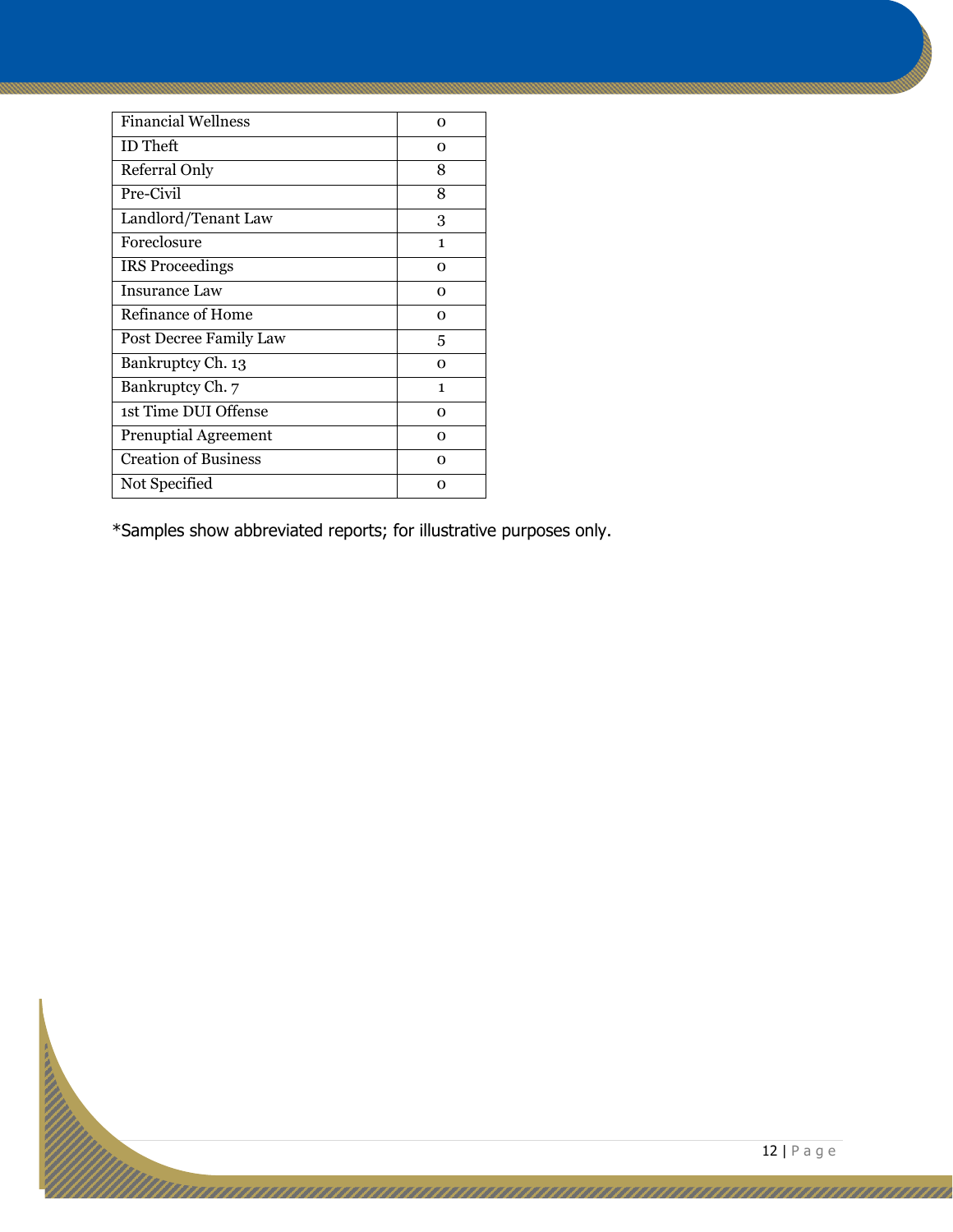## **WHY COMPANIES CHOOSE U.S. LEGAL OVER THE COMPETITORS**